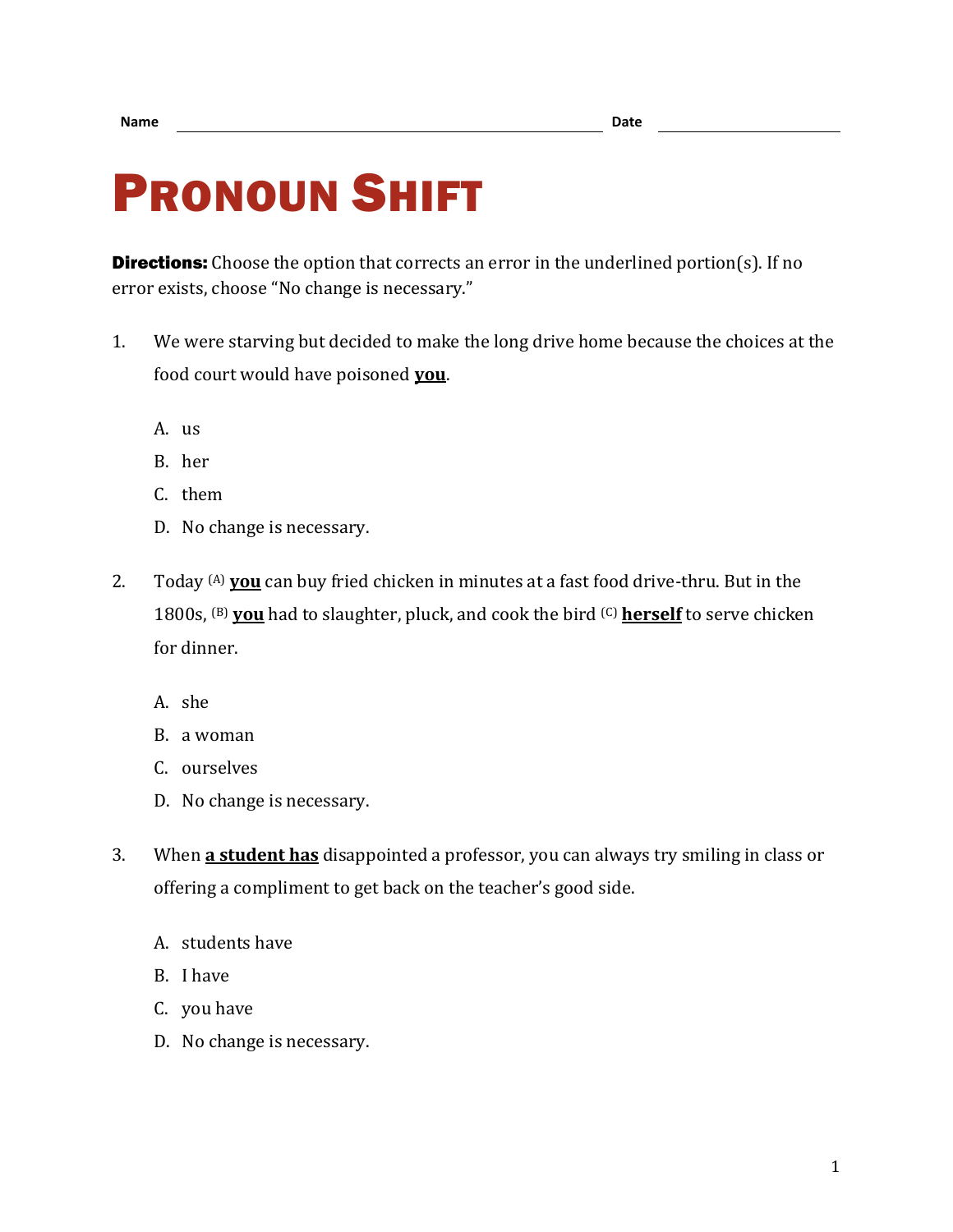- 4. Athletes need to stay hydrated. (A) **They** can choose plain water from a fountain, but (B) **you** might prefer a drink that adds electrolytes so that (C) **their** performance is optimal.
	- A. You
	- B. they
	- C. our
	- D. No change is necessary.
- 5. Fritz refuses to buy books until after the semester has begun. The texts professors require on the syllabus are often not necessary for **your** success in class.
	- A. my
	- B. our
	- C. his
	- D. No change is necessary.
- 6. (A) **I refuse** to drive on the interstate at rush hour. Too many drivers are whipping in and out of lanes, careless about how (B) **their** behavior affects (C) **you**.
	- A. We should refuse
	- B. my
	- C. me
	- D. No change is necessary.
- 7. If you are daring, try this bacon-maple ice cream sundae that I made. The combination of salty and sweet might appeal to **you**.
	- A. me
	- B. them
	- C. her
	- D. No change is necessary.